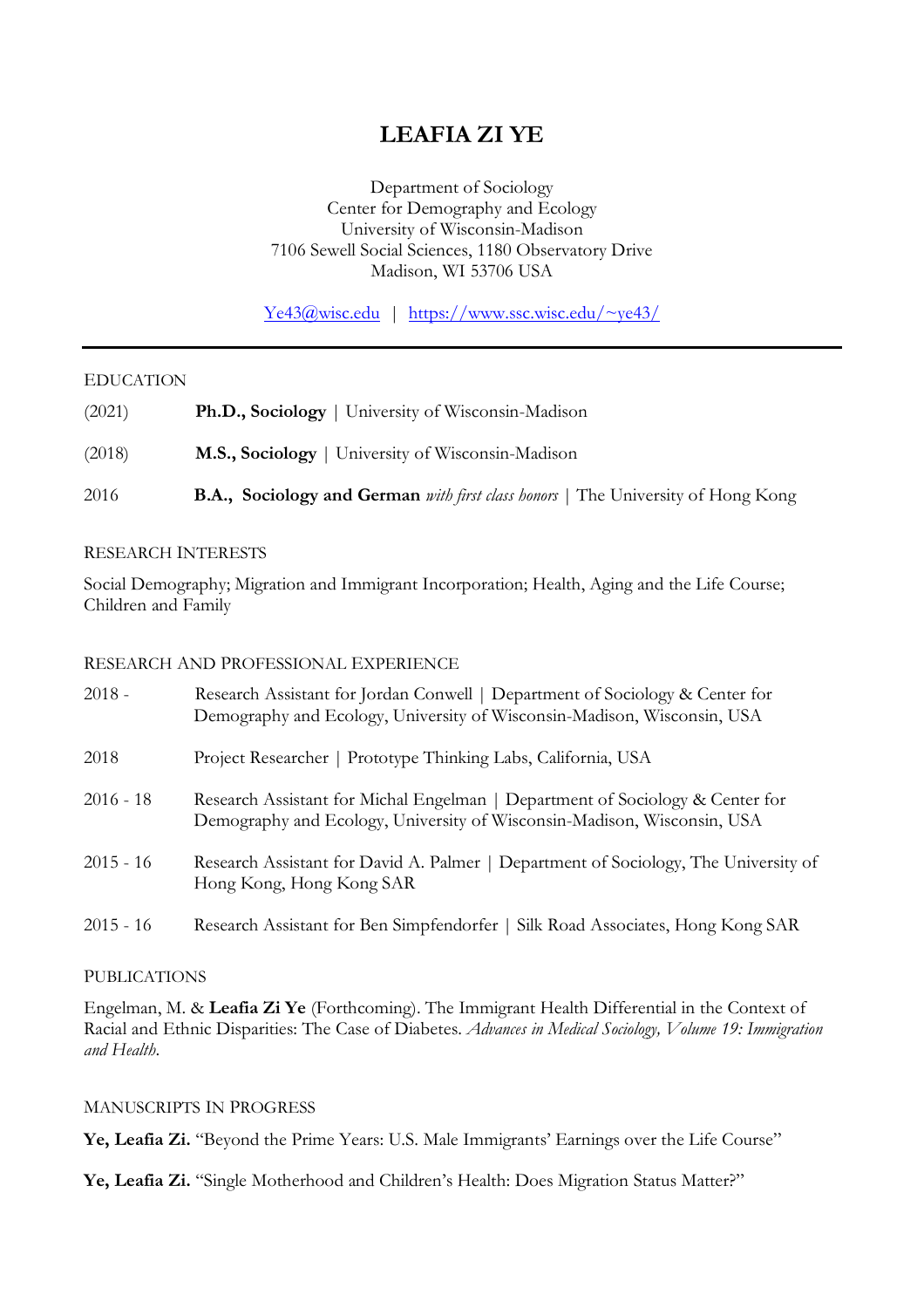### PRESENTATIONS

| (2018)        | Ye, Leafia Zi. "Beyond the Prime Years: U.S. Immigrants' Earnings over<br>the Life Course". 30th Annual Colloquium on Aging, Madison, WI.                                                                        |
|---------------|------------------------------------------------------------------------------------------------------------------------------------------------------------------------------------------------------------------|
| 2018          | Ye, Leafia Zi. "Single Motherhood and Children's Emotional-Behavioral Health: Does<br>Migration Status Matter?". Paper Presentation, XIX ISA World Congress of Sociology,<br>Toronto, Canada.                    |
| 2018          | Engelman, M. & Leafia Zi Ye. "The Immigrant Health Differential in the Context of<br>Racial and Ethnic Disparities: The Case of Diabetes". Paper Presentation, Population<br>Association of America, Denver, CO. |
| 2018          | Ye, Leafia Zi. "How Long Does One Dream the American Dream? Tracking<br>Immigrants' Earnings Trajectories Using Cohort Life Tables". Poster Presentation,<br>Population Association of America, Denver, CO.      |
| <b>SKILLS</b> |                                                                                                                                                                                                                  |
| Languages:    | English, Mandarin, Cantonese, Shanghainese - Advanced;<br>German - Intermediate                                                                                                                                  |
| Computing:    | Stata, R, HLM                                                                                                                                                                                                    |

## HONORS & AWARDS

| 2018 | Hauser Research Scholar Award (\$3,000), "Recipients are selected for their potential for<br>productivity in rigorous empirical research", University of Wisconsin-Madison |
|------|----------------------------------------------------------------------------------------------------------------------------------------------------------------------------|
| 2018 | Conference Travel Award, Center for Demography and Ecology, University of<br>Wisconsin-Madison                                                                             |
| 2017 | Conference Travel Award, Center for Demography and Ecology, University of<br>Wisconsin-Madison                                                                             |
| 2016 | Welcome Award, University of Wisconsin-Madison                                                                                                                             |
| 2016 | Dean's Honors List, The University of Hong Kong                                                                                                                            |
| 2015 | Best Capstone Project Presentation Award, Department of Sociology, The University of<br>Hong Kong                                                                          |
| 2015 | Rosita King Ho Scholarship (HKD \$12,000), The University of Hong Kong                                                                                                     |
| 2014 | Second Prize, The Third Inter-University German Speech Competition, Hong Kong<br>SAR                                                                                       |
| 2012 | Zhiyuan Stipend Award (CNY ¥200,000), Soong-Ching-ling Foundation                                                                                                          |